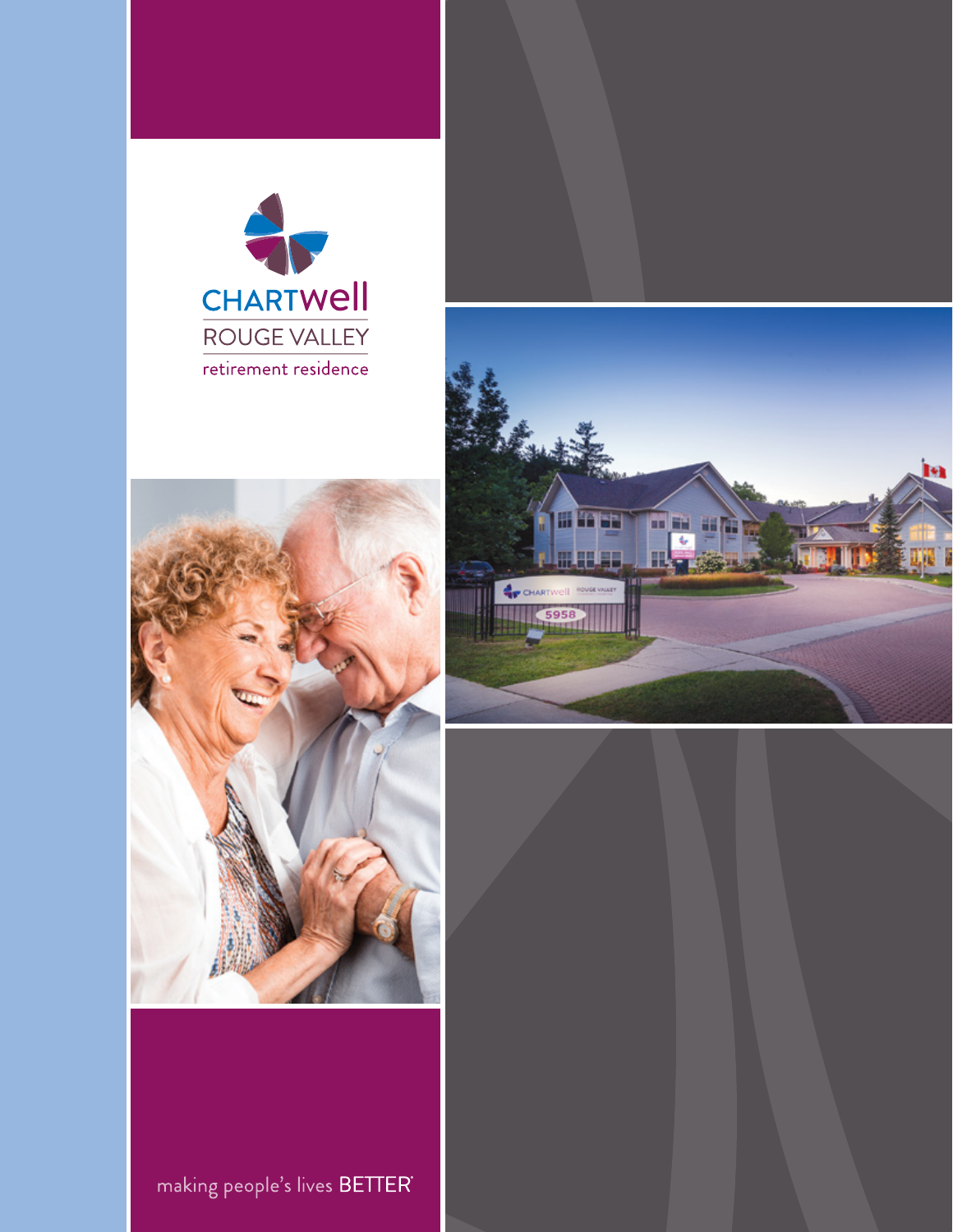

### PART OF THE MARKHAM COMMUNITY SINCE 2004

Chartwell Rouge Valley Retirement Residence is nestled in an historic neighbourhood of Markham backing onto conservation land. Our retirement community shares in the distinct character and ambience of our lovely setting, which includes Markham Heritage Estates around the corner and Markham Museum. Running errands or getting together with friends and family is easy for our residents, as we are steps away from a host of local amenities like shopping, coffee shops, pharmacies, medical clinics and other convenient health care services.

Our senior living residence is inspired by tradition yet designed with a full complement of contemporary amenities and services. Here, you can choose from spacious studio, one- and two-bedroom suites, as well as benefit from a variety of independent supportive living services, including delicious, prepared meals, housekeeping and optional care services.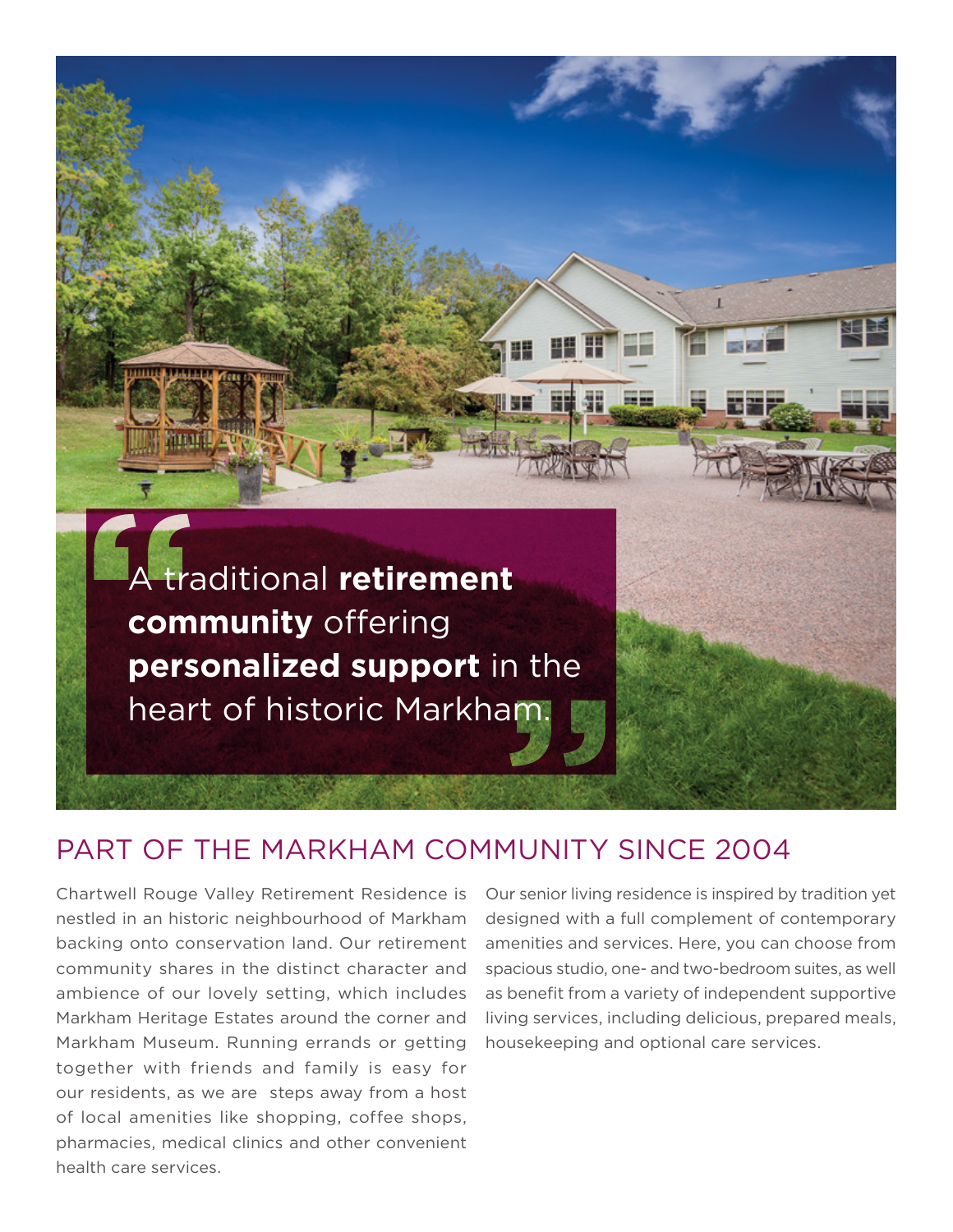# OUR UNIQUE LIFESTYLE

 When you walk through our doors, you'll be If you're an independent senior looking to benefit from a comfortable, worry-free lifestyle, you'll find Chartwell Rouge Valley is the perfect place to enjoy your retirement years to the fullest. struck by our traditional design elements and warm, intimate atmosphere, where residents and staff enjoy the company of one another and form an inclusive, supportive community.

We offer a variety of on-site amenities that serve as gathering places for our many lifestyle experiences, including a theatre room, salon, library and social dining room. If you like being outdoors or taking your pet for a walk, you'll also love our walking trail around the residence, where you can spot a variety of birds and wildlife. You may also consider taking your morning paper and coffee for quiet enjoyment in our gorgeous courtyard, a park-like setting featuring manicured gardens, seating and a gazebo.

Explore our Living at Chartwell brochure to learn more about dining, lifestyle activities and personalized care services.









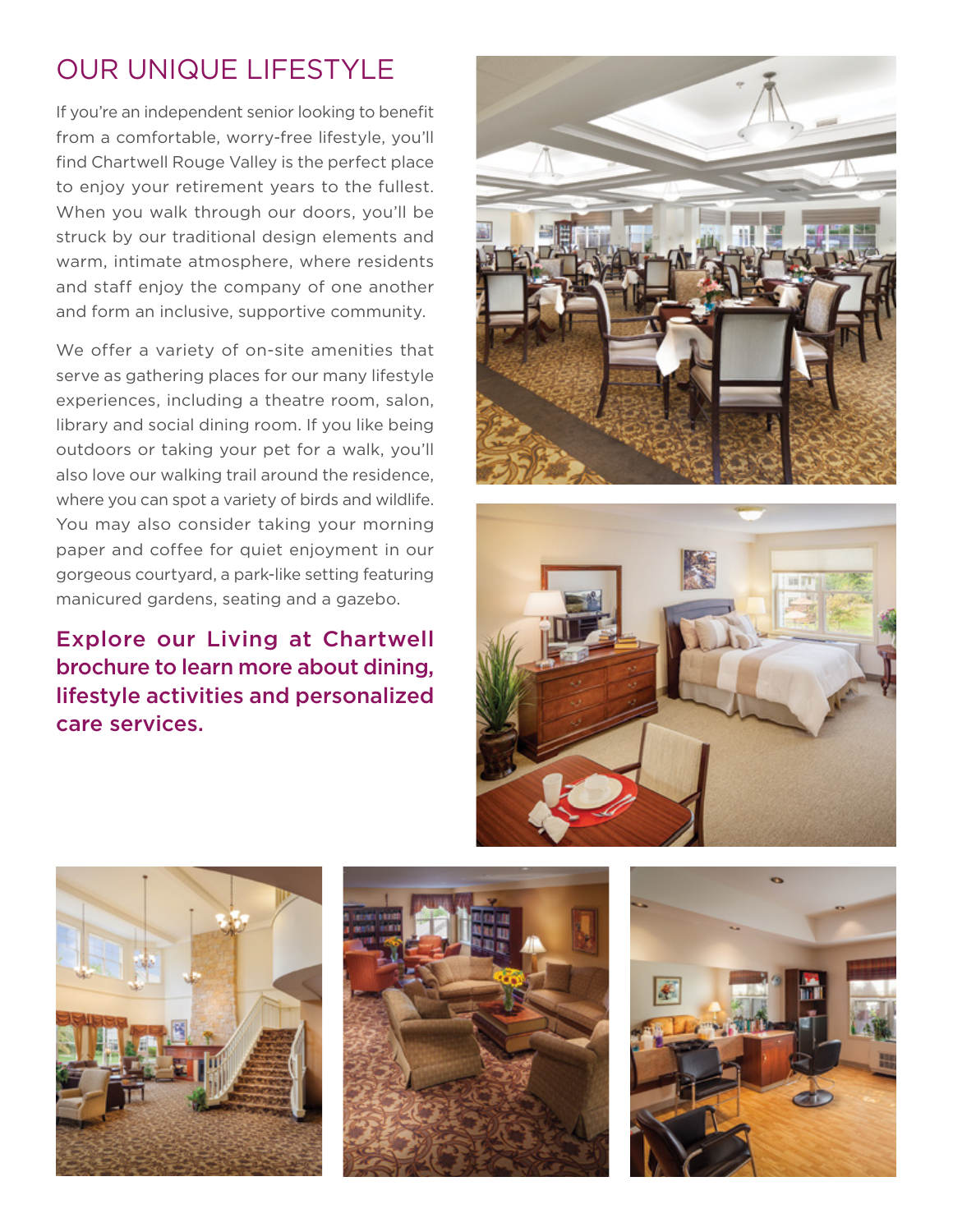## FACTS & FEATURES



#### IN THE NEIGHBOURHOOD

| · Pharmacies<br>· Shopping<br>• Restaurants                                                        | • Hospital<br>• Medical clinics<br><b>Banks</b>               | • Coffee shops<br>· Museums<br>• Seniors Centres                             |
|----------------------------------------------------------------------------------------------------|---------------------------------------------------------------|------------------------------------------------------------------------------|
| <b>ACTIVITIES</b>                                                                                  |                                                               |                                                                              |
| <b>- LiveNow program</b><br><b>Educational activities</b><br>• Social and recreational<br>programs | • Day trips*<br><b>Exercise</b><br>• Live entertainment       | • Gardening<br>$\blacktriangleright$ Yoga<br>Guest speakers                  |
| <b>DINING SERVICES</b>                                                                             |                                                               |                                                                              |
| · Diversified menu<br>• À la carte menu                                                            | • Themed dinner*<br>• Meals for guests*                       | • Family dinner<br>· Freshly prepared snacks                                 |
| <b>CARE SERVICES</b>                                                                               |                                                               |                                                                              |
| • Medication supervision/<br>administration*<br>Assistance with activities<br>of daily living*     | • On-site Nurse<br>· Physician visits*<br>• Vitals monitored* | • Blood pressure clinic*<br>• Lab services*<br>• Visiting Massage Therapist* |
| <b>AMENITIES</b>                                                                                   |                                                               |                                                                              |
| • Dining room<br>· Bistro/cafe<br>• Activity room                                                  | • Fitness room<br>• Movie theatre<br>• Library                | - Lounge<br>. Walking paths<br>· Outdoor greenspace                          |